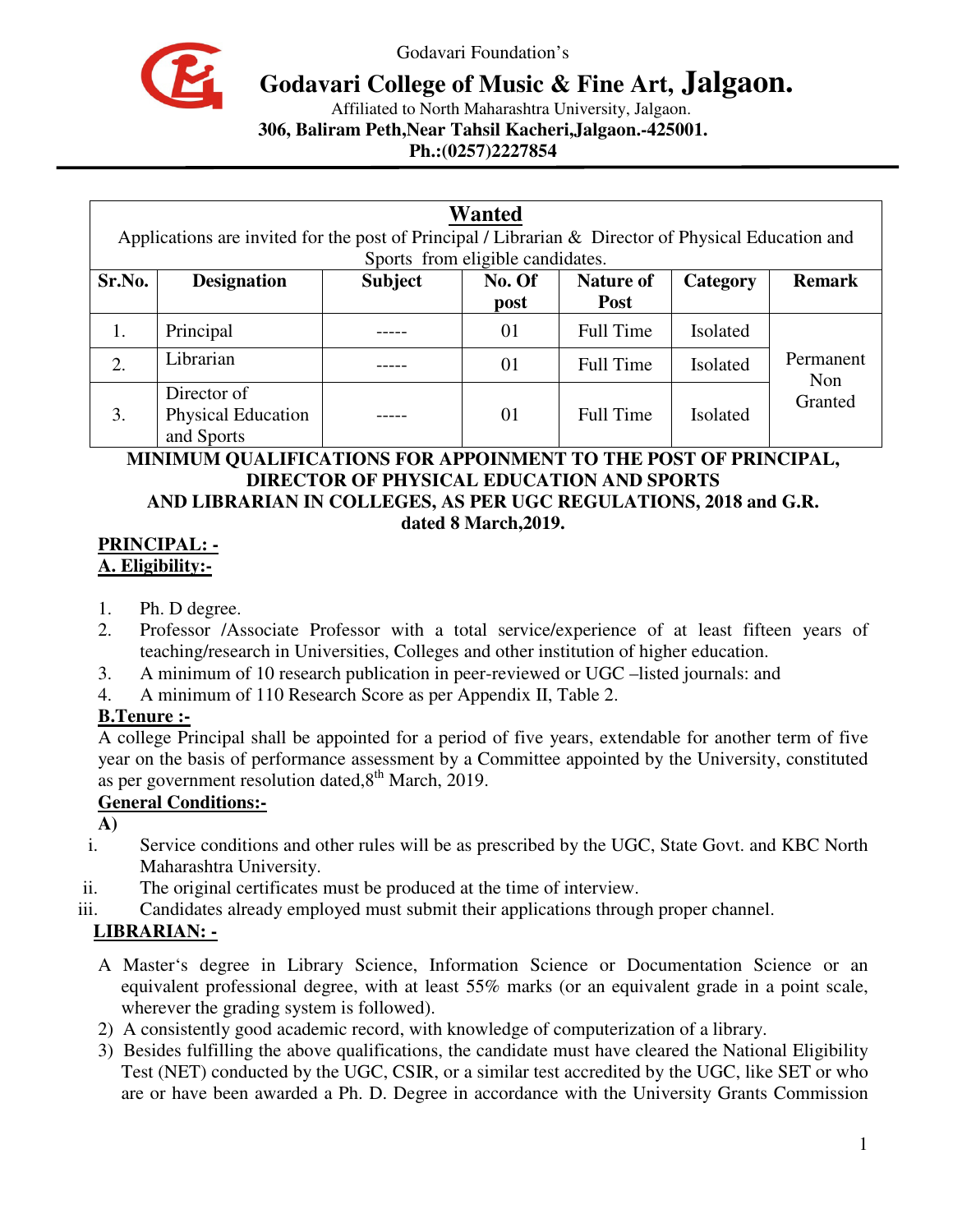(Minimum Standards and Procedure for Award of M. Phil. / Ph.D. Degree) Regulations, 2009 or 2016 and their amendments from time to time as the case may be.

*Provided* that, the candidates registered for the Ph.D. programme prior to July 11, 2009, shall be governed by the provisions of the then existing Ordinances / Bye-laws / Regulations of the Institutions awarding the degree and such Ph.D. candidates shall be exempted from the requirement of NET/ SET for recruitment and appointment of Assistant Professor or equivalent positions in Universities/Colleges/Institutions subject to the fulfillment of the following conditions:

a) The Ph.D. degree of the candidate has been awarded in regular mode only;

b) The Ph.D. thesis has been evaluated by at least two examiners;

c) An open Ph.D. viva voce of the candidate has been conducted;

d) The candidate has published two research papers from his/her Ph.D. work, out of which at least one is in a refereed journal; and

e) The candidate has presented at least two papers, based on his/her Ph.D. work in conferences/seminars, sponsored/funded/supported by the UGC/CSIR/ICSSR or any similar agency.

#### **Director of Physical Education and Sports:-**

## **A.**

- 1) A Master's degree in Physical Education and Sports or Physical Education or Sports Science with 55% marks (or an equivalent grade in a point-scale, wherever the grading system is followed).
- 2) Record having represented the University/ College at the inter-university/inter collegiate competitions or the State and /or National championships.
- 3) Besides fulfilling the above qualifications, the candidate must have cleared the National Eligibility Test (NET) conducted by the UGC, CSIR, or a similar test accredited by the UGC, like SET or who are or have been awarded a Ph. D. Degree in Government Resolution No.: **Misc- 2018/C.R.56/18/UNI-1** accordance with the University Grants

 Commission (Minimum Standards and Procedure for Award of M.Phil./Ph.D. Degree) Regulations, 2009 or 2016 and their amendments from time to time as the case may be. Provided that, the candidates registered for the Ph.D. degree prior to July 11, 2009, shall be governed by the provisions of the then existing Ordinances / Bye-laws /Regulations of the Institutions awarding the degree and such Ph.D. candidates shall be exempted from the requirement of NET/ SET for recruitment and appointment of Assistant Professor or equivalent positions in Universities/Colleges/Institutions subject to the fulfillment of the following conditions:

- a) The Ph.D. degree of the candidate has been awarded in regular mode only;
- b) The Ph.D. thesis has been evaluated by at least two examiners;
- c) An open Ph.D. viva voce of the candidate has been conducted;
- d) The candidate has published two research papers from his/her Ph.D. work, out of which at least one is in a refereed journal; and
- e) The candidate has presented at least two papers, based on his/her Ph.D. work in conferences/

seminars, sponsored/funded/supported by the UGC/CSIR/ICSSR or any similar agency.

#### **Note:**

- 1) The fulfillment of these conditions is to be certified by the Registrar or the Dean (Academic affairs) of the University concerned.
- 2) NET/SET shall also not be required for such Masters Programmes in disciplines for which NET/SET is not conducted. However, Ph.D. degree shall remain the minimum eligibility for the appointment in such disciplines.

• A relaxation of 5% shall be provided, (from 55% to 50% of the marks) to the Ph.D. Degree holders who have obtained their Master's Degree prior to19 September, 1991.